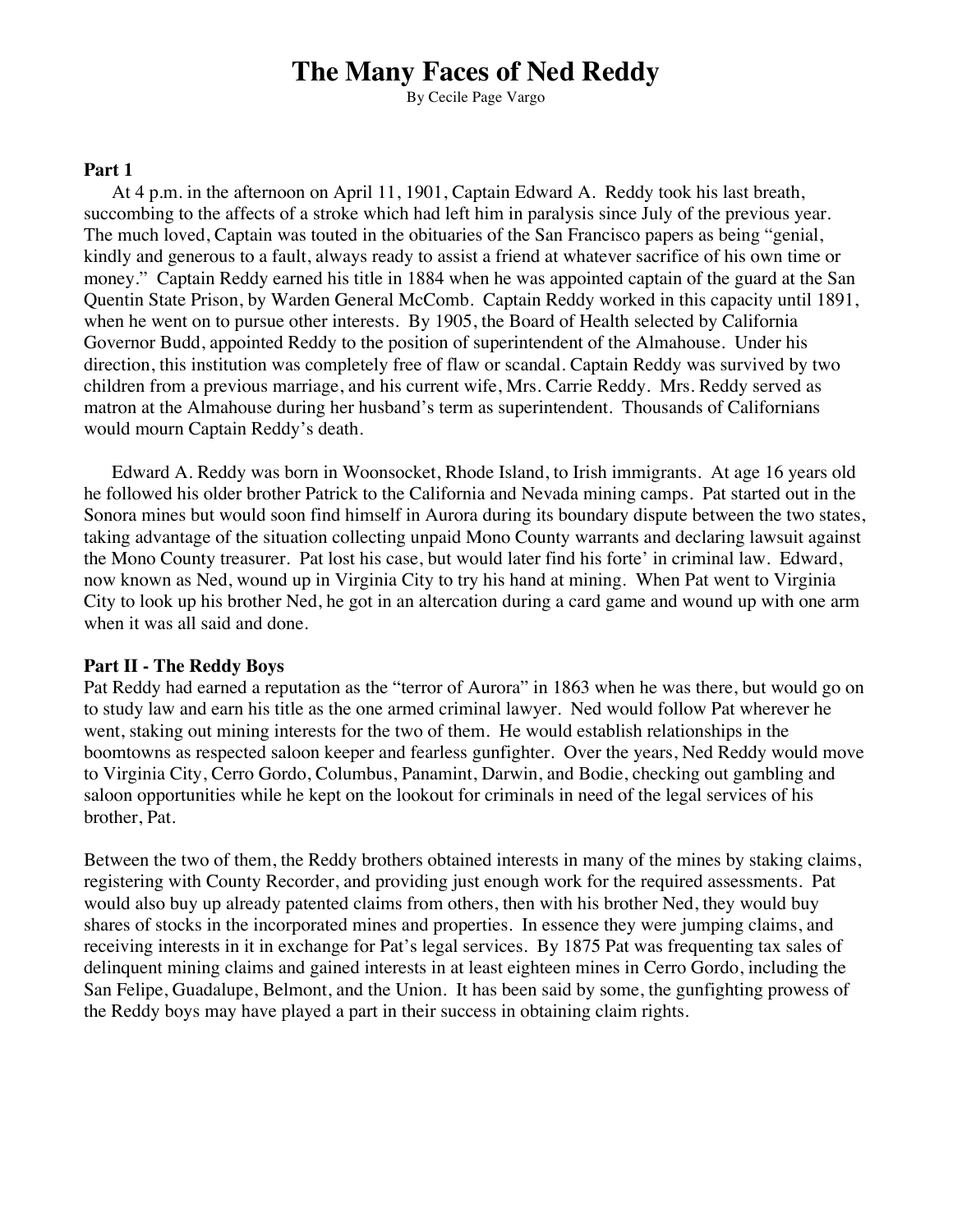

## **Part III - Quick Shooter**

It was in Cerro Gordo, on Christmas Day, 1870, that Ned Reddy sealed his reputation as gunfighter. According to an article that appeared in the January 14, 1871 Inyo Independent, Ned Reddy stepped in to keep the peace between James Cock and Mart Sullivan at the saloon owned by John Hughes. The two men fought, with the crowd taking sides both encouraging and discouraging the fracas. Ned got into a clinch with Tom Dunn and knocked him to the ground near the billiard table. As Ned turned his back and went towards the water barrel, Dunn pulled a gun and shouted "Clear the road! Fair play!" A shout, "Look out Reddy!" and Ned quickly turned to shoot Dunn through the right breast. Ned surrendered himself to the Deputy Sheriff Joseph Duignan, later to be acquitted by Justice Moore at the inquest.

Ned was involved in a few other incidents, details of which are clouded by hazy reporting of local papers of the time. In Bill O'Neal's "Encyclopedia of Gunfighters" documented gunfights and confirmed skills of gunfighters are tabled, with Ned Reddy's six incidents over his life time earning him a place in the same ranks with Doc Holiday, Pat Garret and Luke Short, and ahead of Wyatt Earp, Bat Masterson, Jesse James, John Ringo and the Sundance Kid.

Being quick on the draw in touchy situations and staking out mining interests for his lawyer brother



was just one aspect to Captain Edward "Ned" Reddy's early history. He owned at least three saloons in the southern mining camps, where gambling and drinks could be had in the finest ambience of the day. His saloon in Cerro Gordo was known simply as Ned Reddy's Saloon. In Panamint City he was touted for his hard reputation, as owner of the most elegant Independent Saloon. When Darwin started to boom, his Capital Saloon was the first frame building built. John Wilson, who sold the Reddy

boys the Defiance Mine, was Ned's partner in the business. Even in Bodie, following some time investigating mining opportunities in Tombstone and the Arizona Territory, 1882 newspapers show Ned Reddy as one-half owner of the Parole Saloon.